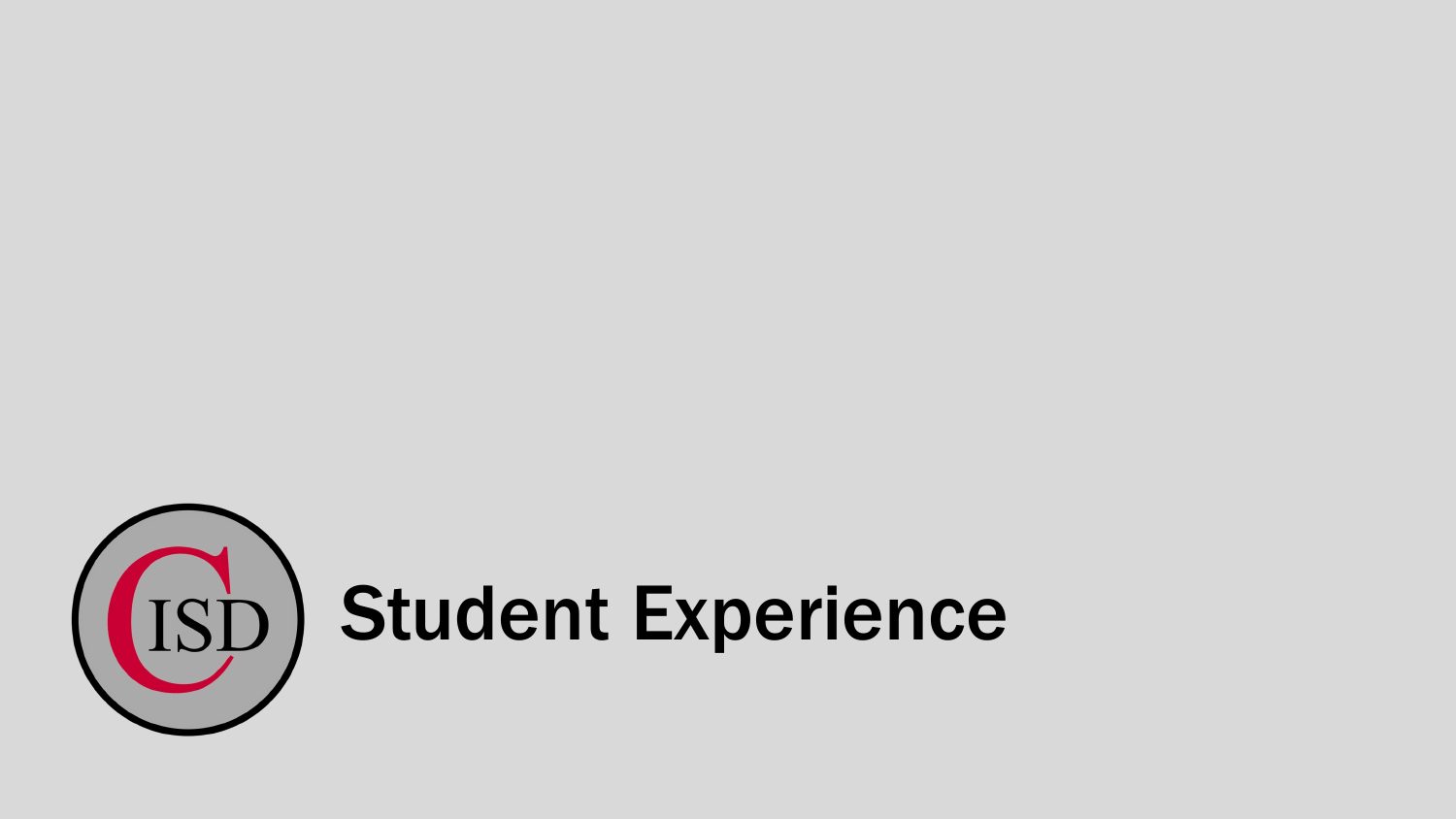

| <b>Participants</b><br>2020-21 | Year 1: 2020-21<br>All K-1 Teachers<br><b>All Elementary Principals</b><br>All Elementary Language Acquisition Specialists<br><b>All Elementary Instructional Coaches</b> |
|--------------------------------|---------------------------------------------------------------------------------------------------------------------------------------------------------------------------|
|--------------------------------|---------------------------------------------------------------------------------------------------------------------------------------------------------------------------|

| <b>Participants</b><br>2021-22 | Year 2: 2021-22<br>All 2nd -3rd Grade Teachers<br><b>All Elementary Principals</b><br>Any newly hired K-1 Teachers<br>Any newly hired Elementary Language Acquisition Specialists<br>All newly hired Elementary Instructional Coaches<br><b>Elementary SpEd (Inclusion/Resource/Specialized Programs)</b><br>$\bullet$ |
|--------------------------------|------------------------------------------------------------------------------------------------------------------------------------------------------------------------------------------------------------------------------------------------------------------------------------------------------------------------|
|--------------------------------|------------------------------------------------------------------------------------------------------------------------------------------------------------------------------------------------------------------------------------------------------------------------------------------------------------------------|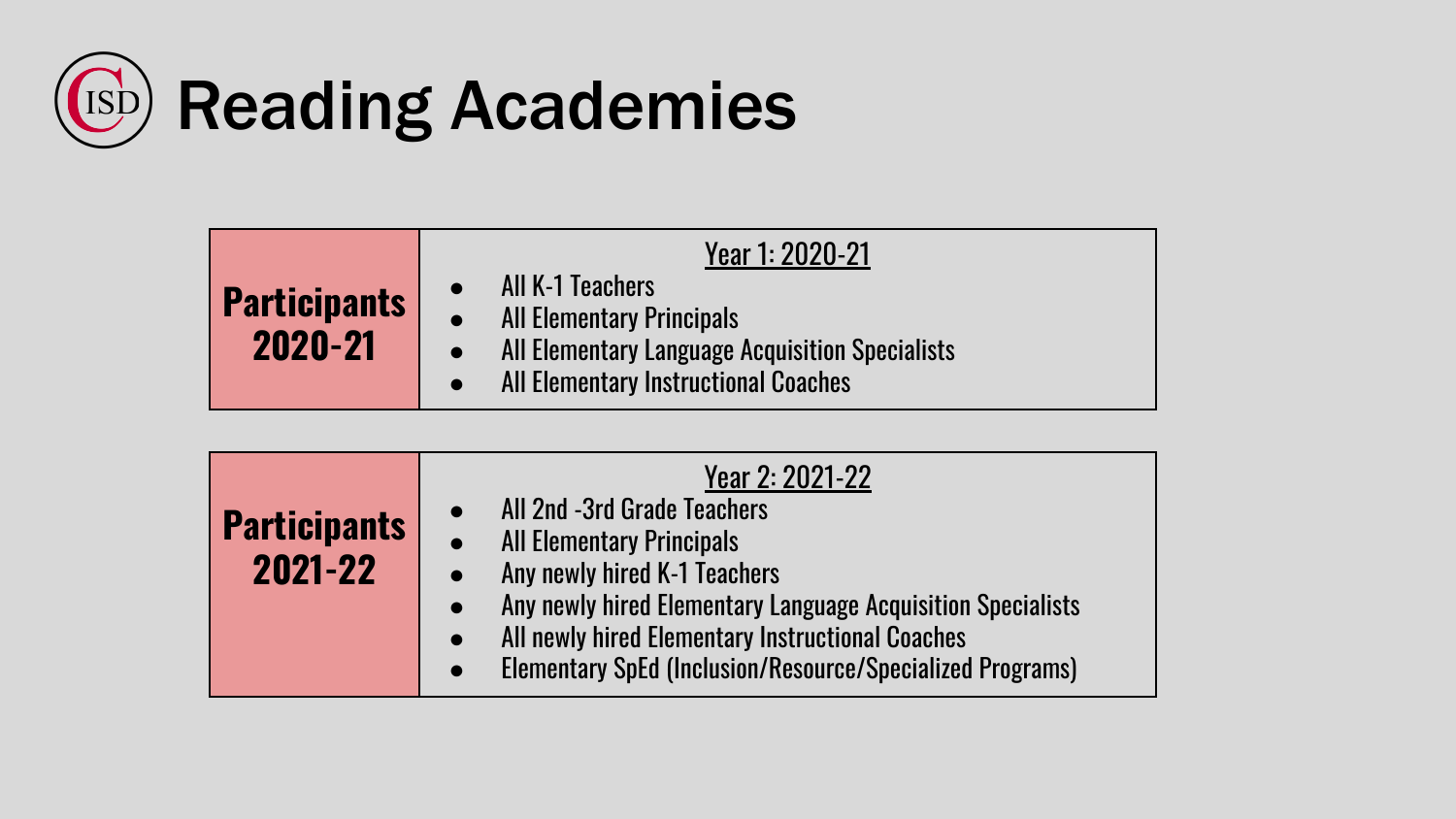## Who will attend next year?

| <b>Participants</b><br>2022-23 | Year 3: 2022-23<br>All GT Facilitators (11)<br><b>All Elementary Librarians (11)</b><br>All Digital Learning Coaches (12)<br>All Dyslexia Therapists (17)<br>All Elementary Assistant Principals (11)<br>Possibly PK (if content is ready)<br>Any newly hired K-3 Teachers<br>Any newly hired Language Acquisition Specialists<br>All newly hired Elementary Instructional Coaches<br>All newly hired Elementary SpEd (Inclusion/Resource/Specialized Programs) |
|--------------------------------|-----------------------------------------------------------------------------------------------------------------------------------------------------------------------------------------------------------------------------------------------------------------------------------------------------------------------------------------------------------------------------------------------------------------------------------------------------------------|
|--------------------------------|-----------------------------------------------------------------------------------------------------------------------------------------------------------------------------------------------------------------------------------------------------------------------------------------------------------------------------------------------------------------------------------------------------------------------------------------------------------------|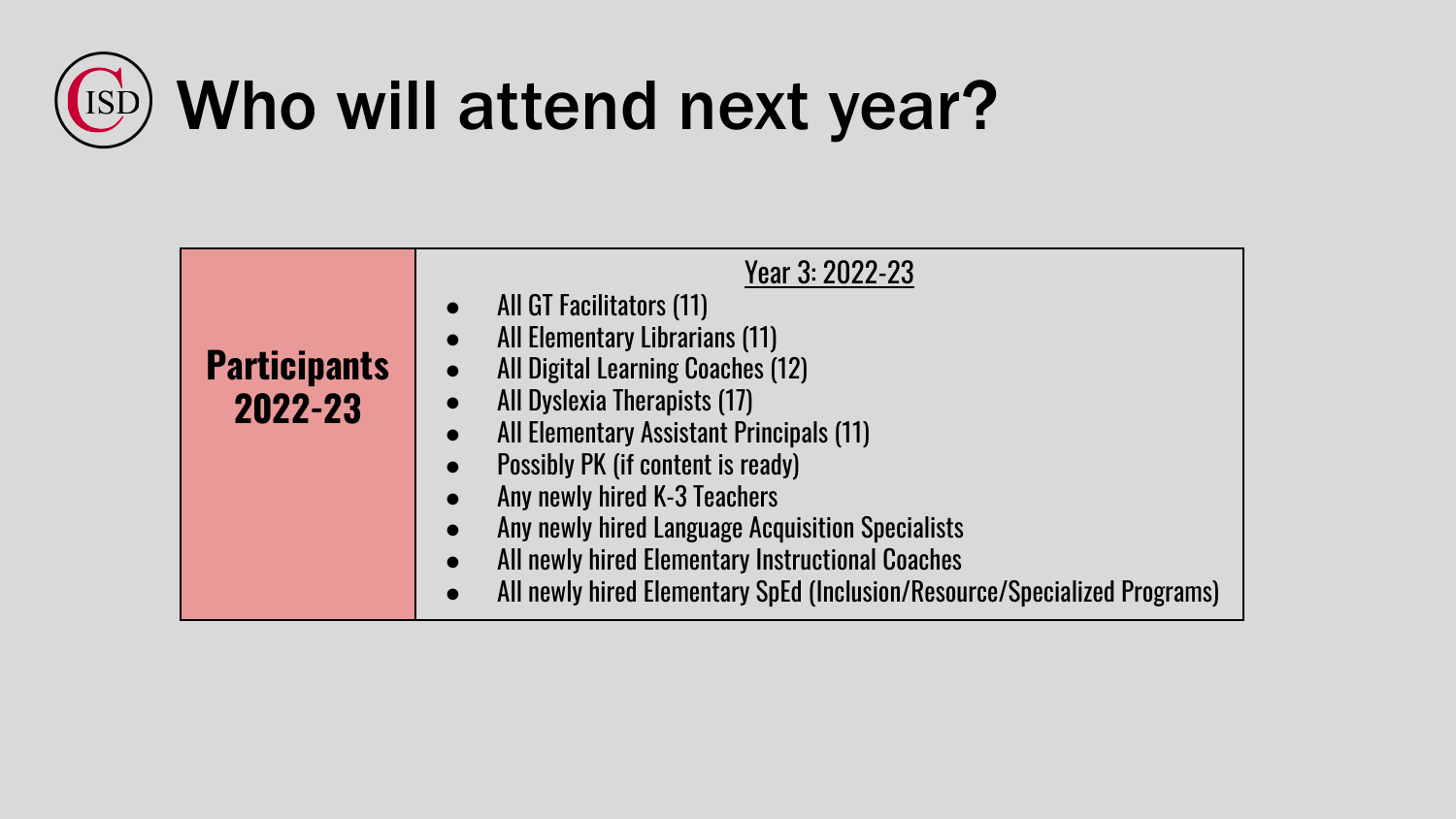

| <b>Responding</b><br>to Need |
|------------------------------|

| <b>Format</b> | <b>Blended Local Implementation</b><br><b>Cohort Leaders are current ICs or Language Acquisition Specialists</b><br>10 Blended Sessions led by Cohort Leaders in 2 Cohorts<br>Participants must complete all sessions and artifacts |
|---------------|-------------------------------------------------------------------------------------------------------------------------------------------------------------------------------------------------------------------------------------|
|---------------|-------------------------------------------------------------------------------------------------------------------------------------------------------------------------------------------------------------------------------------|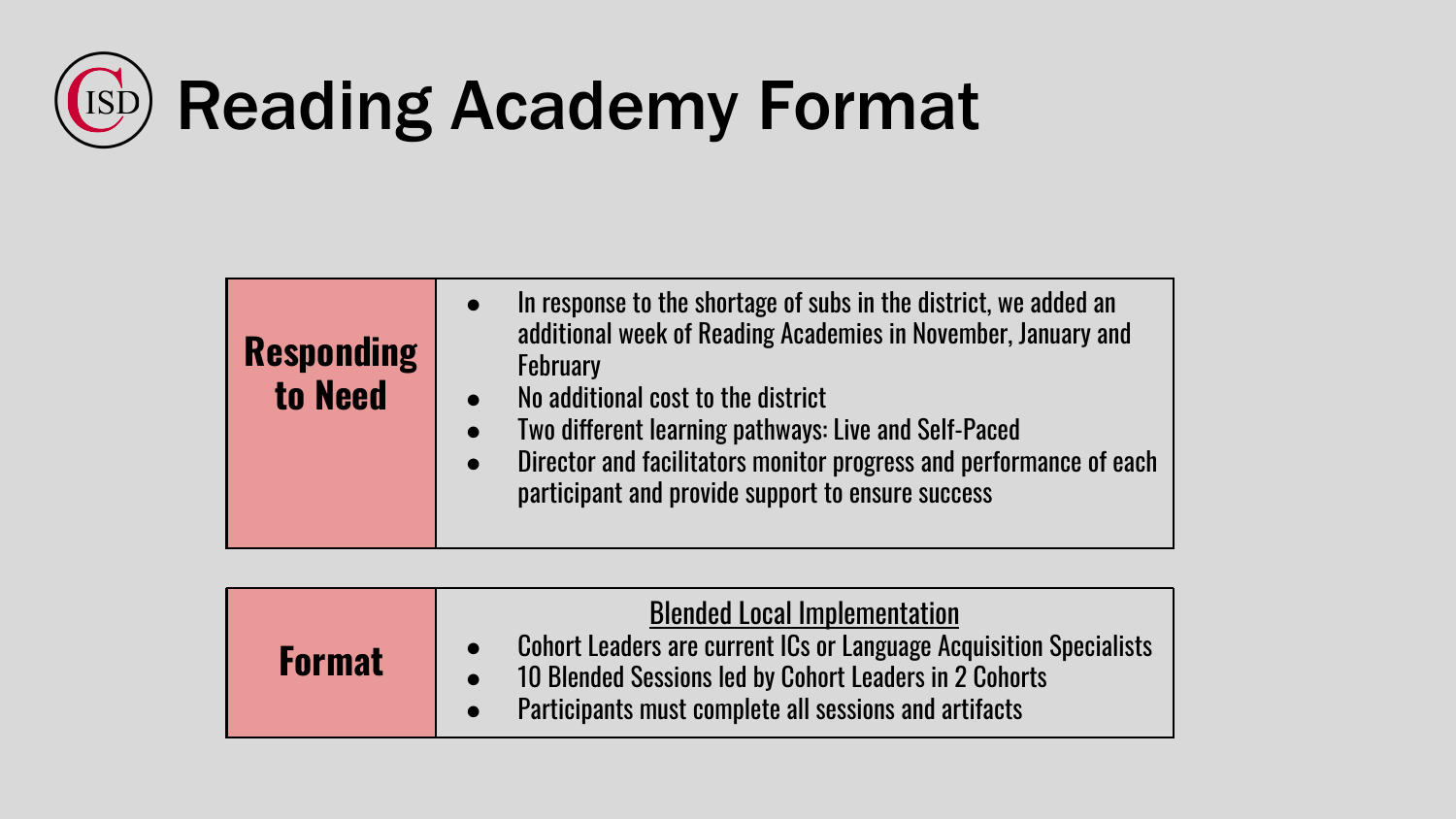

| ticinant | TEA has asked the authorized providers to report participant progress<br>for each cohort. A spreadsheet with all 103 cohorts from our Region<br>10 locally implemented districts is generated and submitted to TEA for<br>review. Our formative metric target for participants being "on track<br>for completion" is 95%. To be "on track," a participant must have |
|----------|---------------------------------------------------------------------------------------------------------------------------------------------------------------------------------------------------------------------------------------------------------------------------------------------------------------------------------------------------------------------|

completed the identified module for that month.

**Participant Progress**

#### Year 1: 2020-21

100% Completion Rate

#### Year 2: 2021-22

- Progress Goal: 95%
- Current CISD Progress: 100%
- **Current Region 10 Progress: 48%**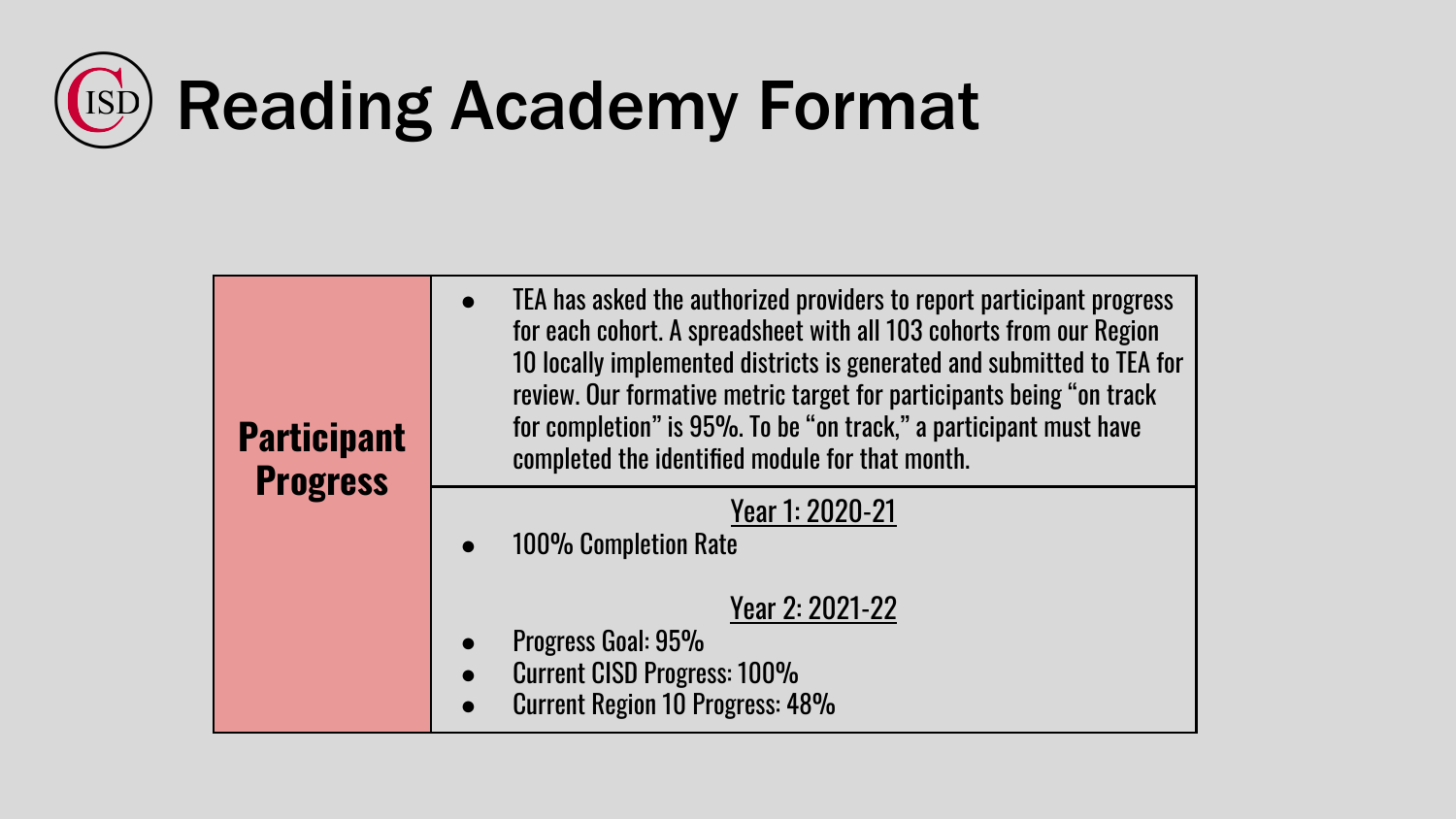## $\left(\begin{matrix} 1 & 1 \\ 1 & 1 \end{matrix}\right)$  Impact on Curriculum & Assessment

| <b>Impact on</b><br><b>Literacy</b><br><b>Curriculum</b> | mClass Assessment for all K-2 students<br>$\bullet$<br>Commissioner-selected reading instrument for K-2<br>$\circ$<br>fully aligned to requirements in the Dyslexia Handbook in<br>$\circ$<br><b>English and Spanish</b> |
|----------------------------------------------------------|--------------------------------------------------------------------------------------------------------------------------------------------------------------------------------------------------------------------------|
| 8<br><b>Assessment</b>                                   | New Literacy Rtl Intervention & Progress Monitoring Resource<br><b>Aligned to HPLS</b><br>Heggerty Phonological Awareness Resource purchased for K-2<br>teachers and written into our curriculum                         |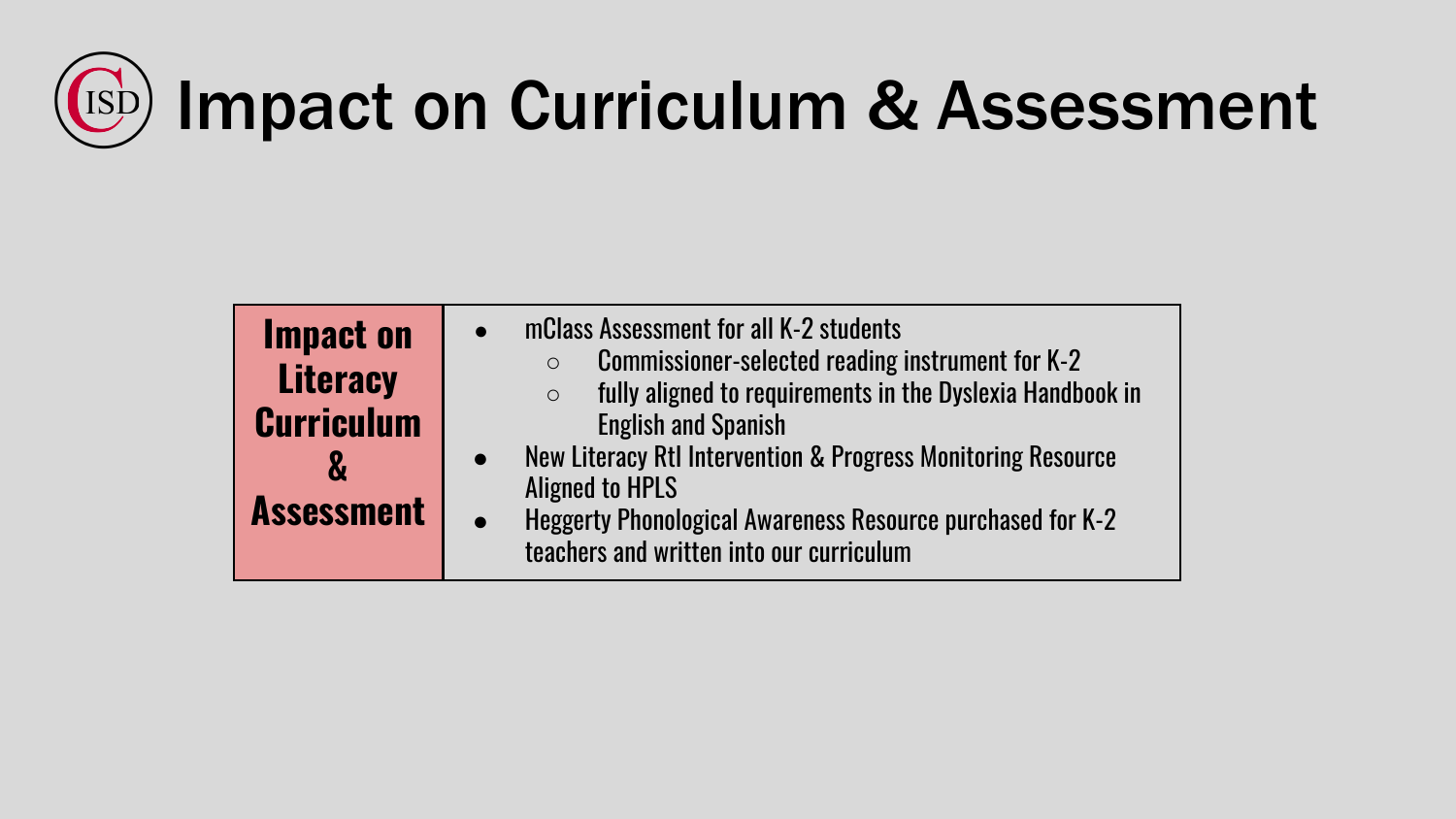

To Qualify:

- Age 4 by September 1
- **Emergent Bilingual**
- **Economically disadvantaged**
- **Homeless**
- **Foster care**
- Child of active duty military serving, injured or deceased
- **Star of Texas**

**PK Qualifying Indicator** 

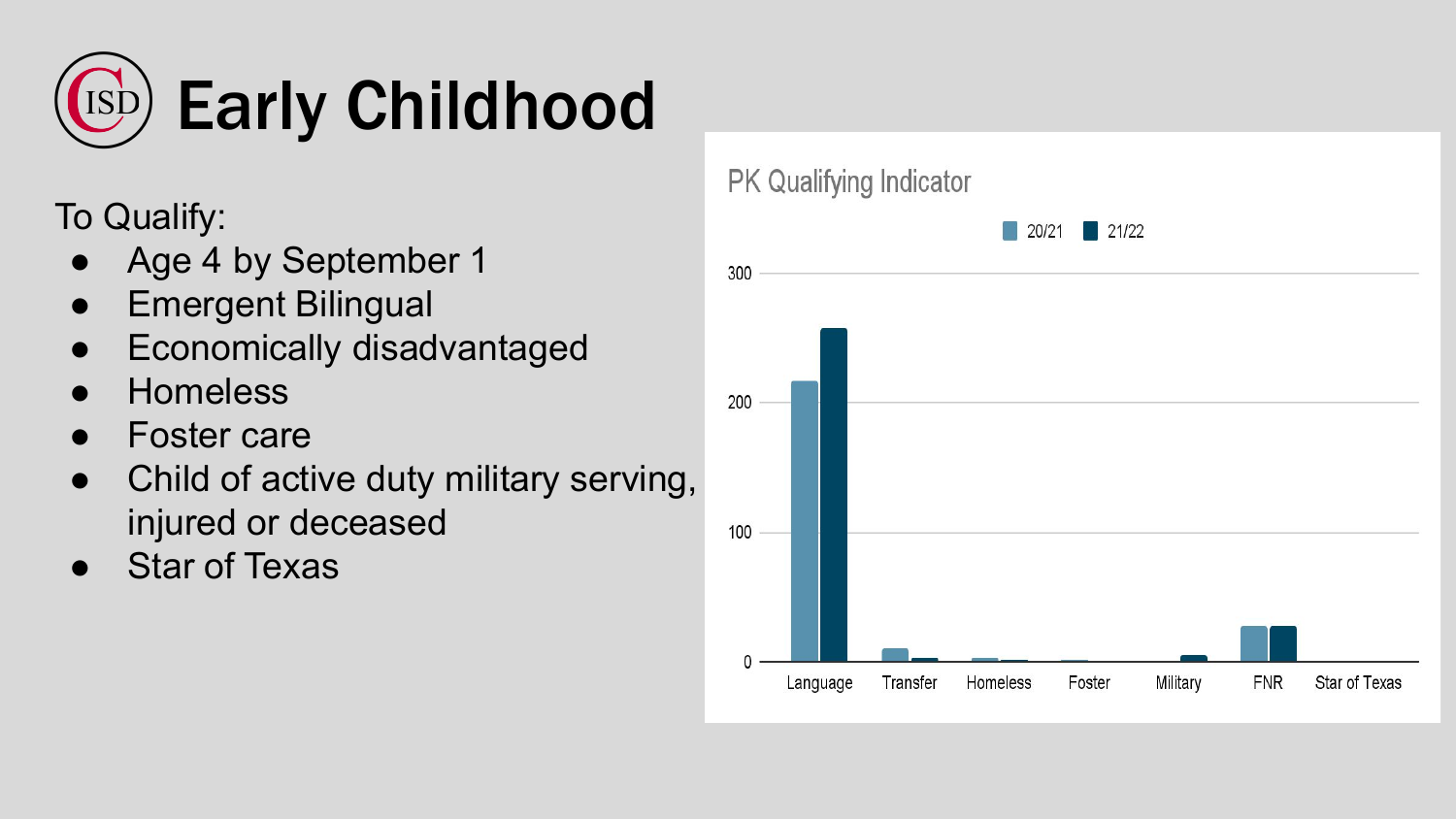

### 20-21

- 536 Applicants
- 261 Qualify
- 220 Attended

## 21-22 (as of 12-6-21)

- 545 Applicants
- 297 Qualify
- 250 Attending

20-21 9 Walk-in Speech 6 Blended 19 Self-Contained 2 Speech in PK

#### 21-22

24 Walk-in Speech 31 Blended 35 Self-Contained 6 Speech in PK

## Austin -- Denton Creek -- Lakeside -- Wilson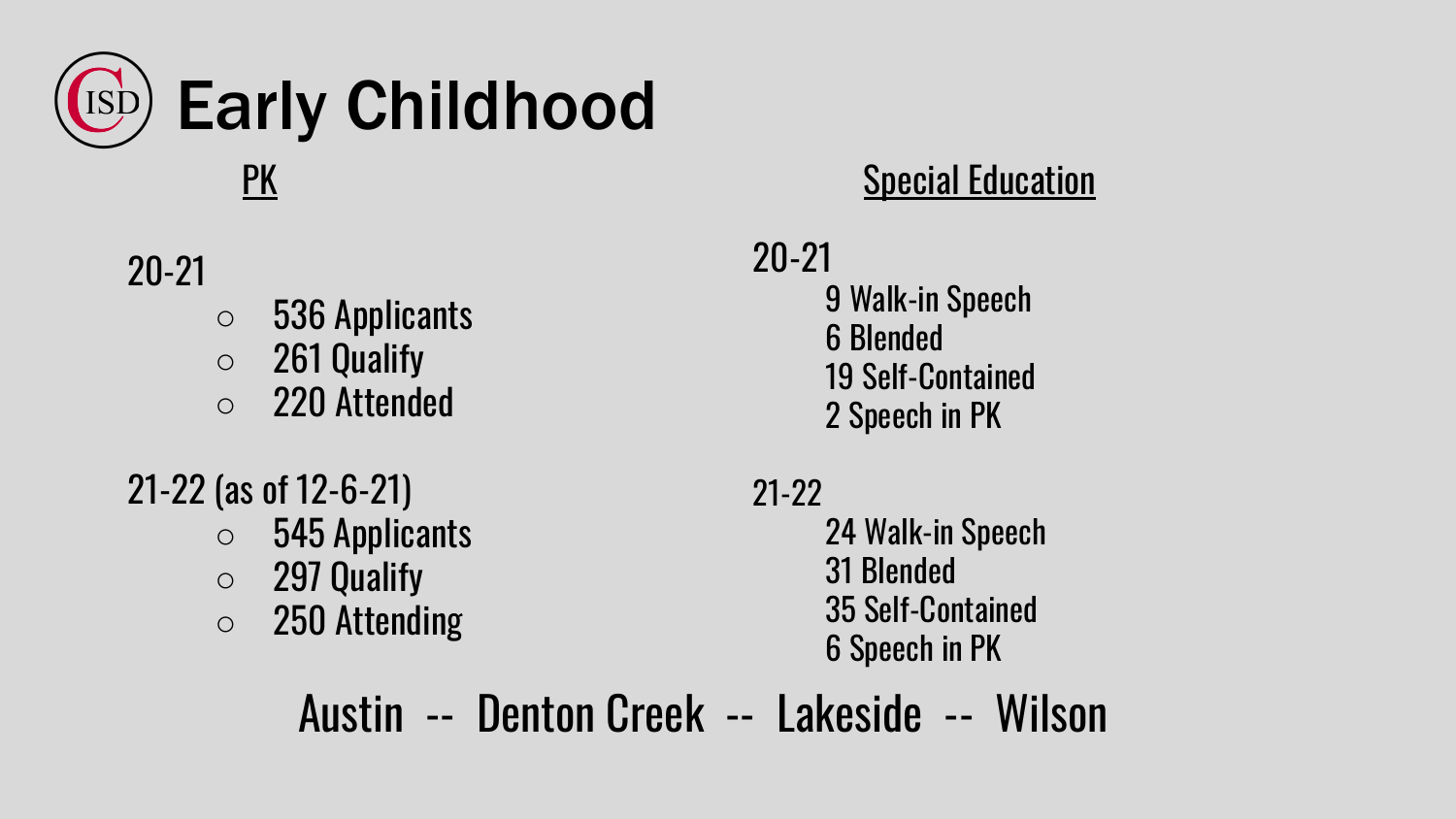### (ISD High Quality PreKindergarten

- TEC §29.153 (c) and TEC §29.153 (c-1)
	- Curriculum
		- 10 Domains
	- Progress Monitoring
		- Emergent Literacy Reading
		- Emergent Literacy Writing
		- Language and Communication
		- Mathematics
		- Health and Wellness
	- Teacher Qualification
		- Appropriately certified to teach prekindergarten and an additional qualification that is early childhood education specific.
	- $\circ$  Family Engagement Plan
		- Posted on the website
		- Schoology course in development
	- $\circ$  Teacher/Student Ratio
		- Have added two additional classrooms this year
	- $\circ$  Program Evaluation
		- In progress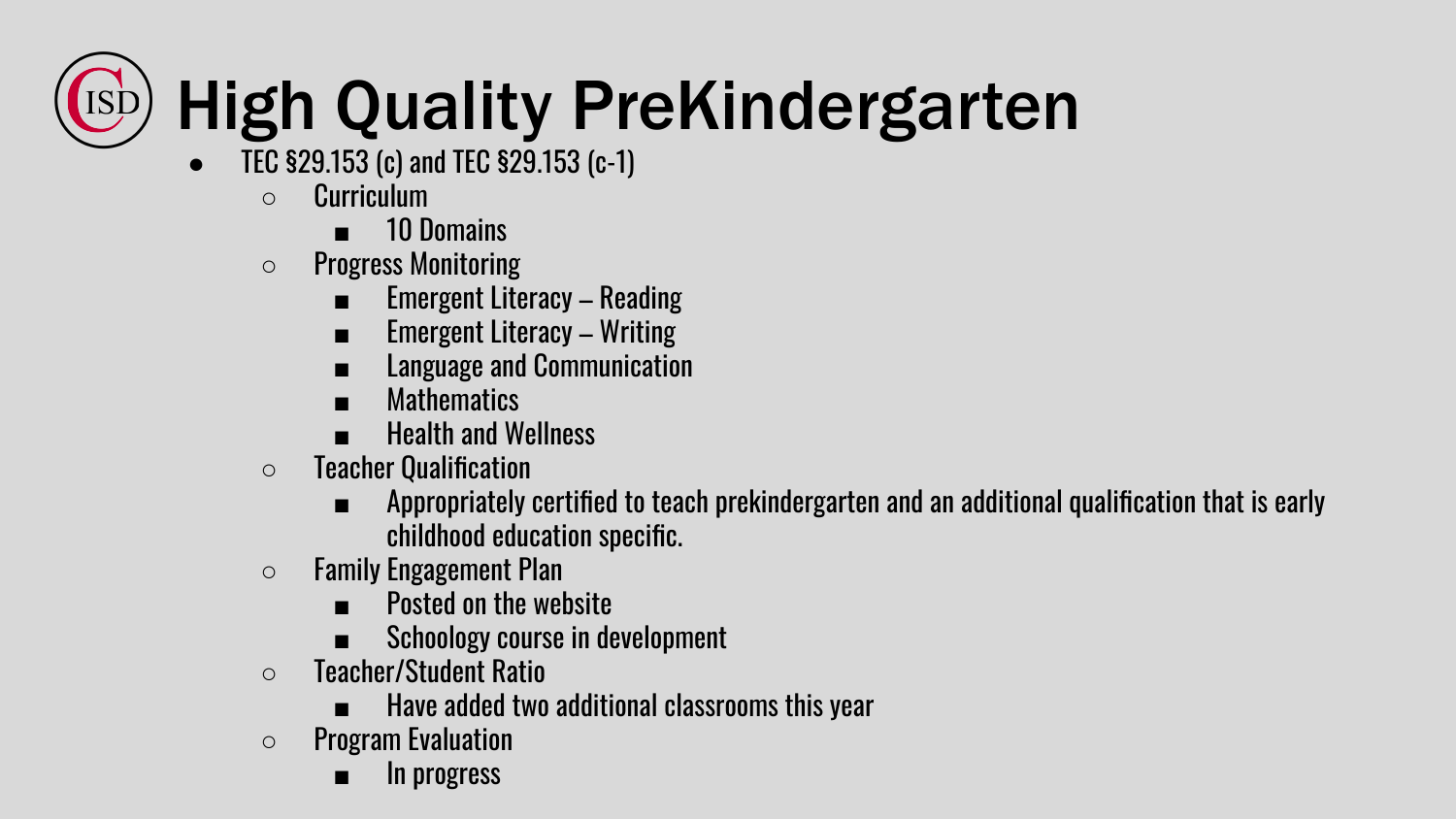

## Early Childhood

- **Monthly Professional Learning**
- **New Curriculum** 
	- $\circ$  Three Cheers
	- $\circ$  Uno, Dos, Tres
- **Scope and Sequence**
- **Progress Monitoring**
- **Report Card**
- **Family Involvement** 
	- $\circ$  Website
	- Schoology

#### **Early Childhood (Pre-Kindergarten)**

#### **Overview Texas Pre-K Guidelines Benefits** Learning **Sample Schedule**

In Coppell ISD we offer full day tuition-free Pre-Kindergarten for all qualifying learners. Our Early Childhood program provides our voungest learners a challenging and achievable curriculum that engages thinking, reasoning, and communicating with others. We support learners in making connections across subjects through play and exploration. Partnering with parents and the community we provide meaningful experiences that build confidence and ensure future success for our young learners.

#### **Eligibility**

#### **Language Proficiency Test Application**

#### Early Childhood Pre-Kindergarten Program Eligibility

- Must be 4 years old on or before September 1st for the enrolling school vear
- . Must reside within the boundaries of Coppell ISD Attendance Zone
- . Must submit an Online application

AND must meet at least ONE of the following criteria:

- is unable to speak and comprehend the English language; or
- is educationally disadvantaged (which means a student eligible to participate in the national free or reduced-price lunch program... guidelines can be found here); or
- is homeless, as defined by 42 U.S.C. Section 1143a, regardless of the residence of the child, of either parent of the child, or of the child's guardian or other person having lawful control of the child; or
- is the child of an active duty member of the armed forces of the United States, including the state military forces or a reserve component of the armed forces, who is ordered to active duty by proper authority; or
- is the child of a member of the armed forces of the United States, including the state military forces or a reserve component of the armed forces, who was injured or killed while serving on active duty; or
- is or ever has been in the conservatorship of the Department of Family and Protective Services (foster care) following an adversary hearing held as provided by Section 262.201, Family Code; or

. is the child of a person eligible for the Star of Texas Award as: a peace



**Expand All** 







**Resources**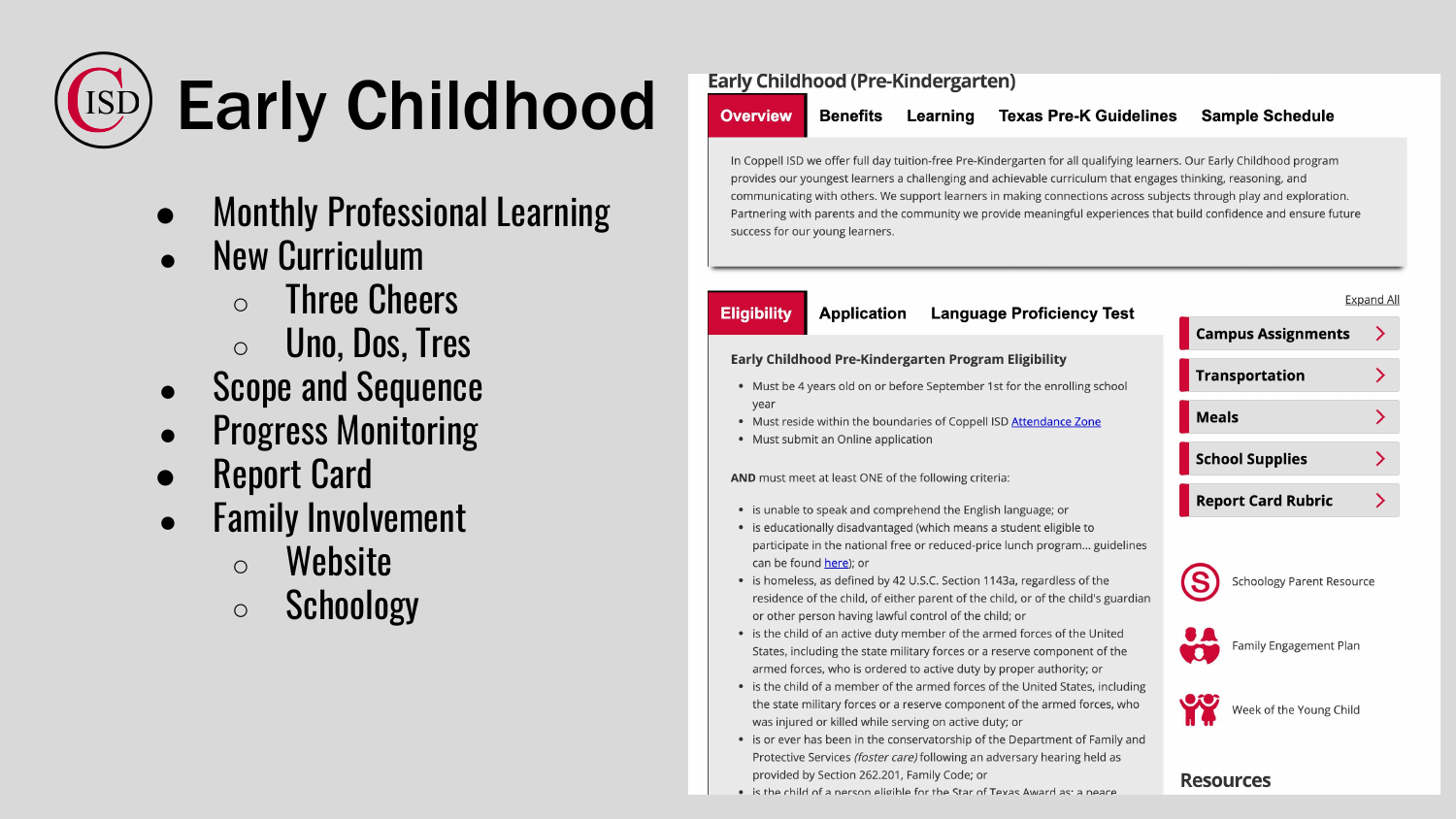

District and Program Enrollment

|                                                                | 18-19  | $19 - 20$ | $20 - 21$ | $21 - 22$                     |
|----------------------------------------------------------------|--------|-----------|-----------|-------------------------------|
|                                                                |        |           |           |                               |
| <b>District</b><br>Enrollment                                  | 12,912 | 13,314    | 13,059    | 13,180                        |
| Emergent<br><b>Bilingual</b><br>Learners<br>(English Learners) | 1,602  | 1,901     | 1,820     | 2,104                         |
| Percent                                                        | 12.4%  | 14.3%     | 13.9%     | 15.9%<br>(19% with Monitored) |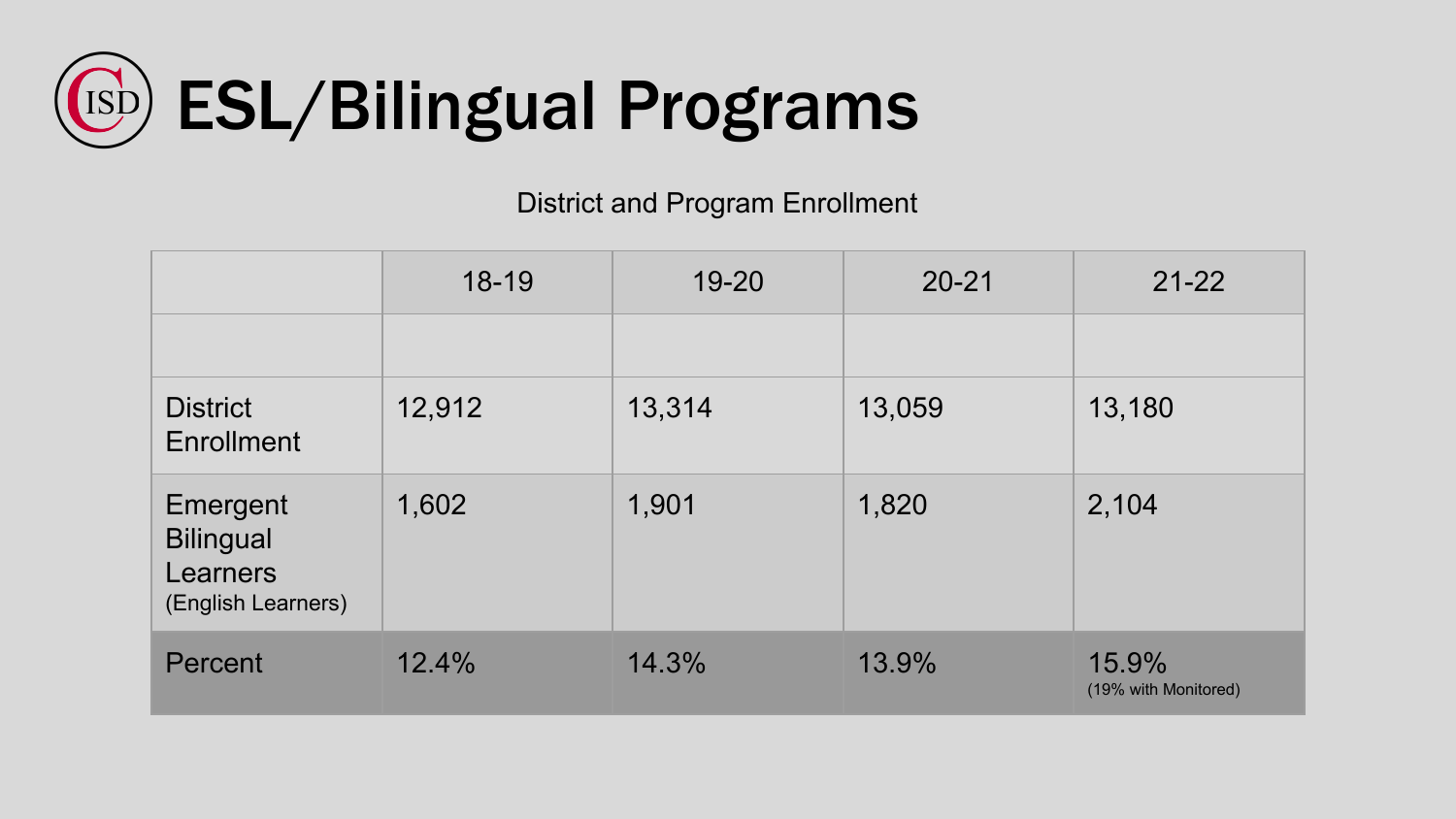### ESL/Bilingual Areas of Focus (ISC

**ODE Loss of Oral Proficiency** 

 $\bigcap_{i=1}^n$  Parent Involvement

- Campus Language Acquisition Specialists PL, Coaching, Resources
- District PL Opportunities
- Parent Resources
- Classroom Walks

Long-Term 02 Emergent Bilingual

**Student Goal Setting** 

- **SEL Support/Motivation**
- Data Tracking
- **Intervention**
- Progress Monitoring
- **•** Schoology Courses
- ESL Parent Classes
- **Newcomer Parent Classes**
- DLI Book Study
- DLI Parent Collaboratives